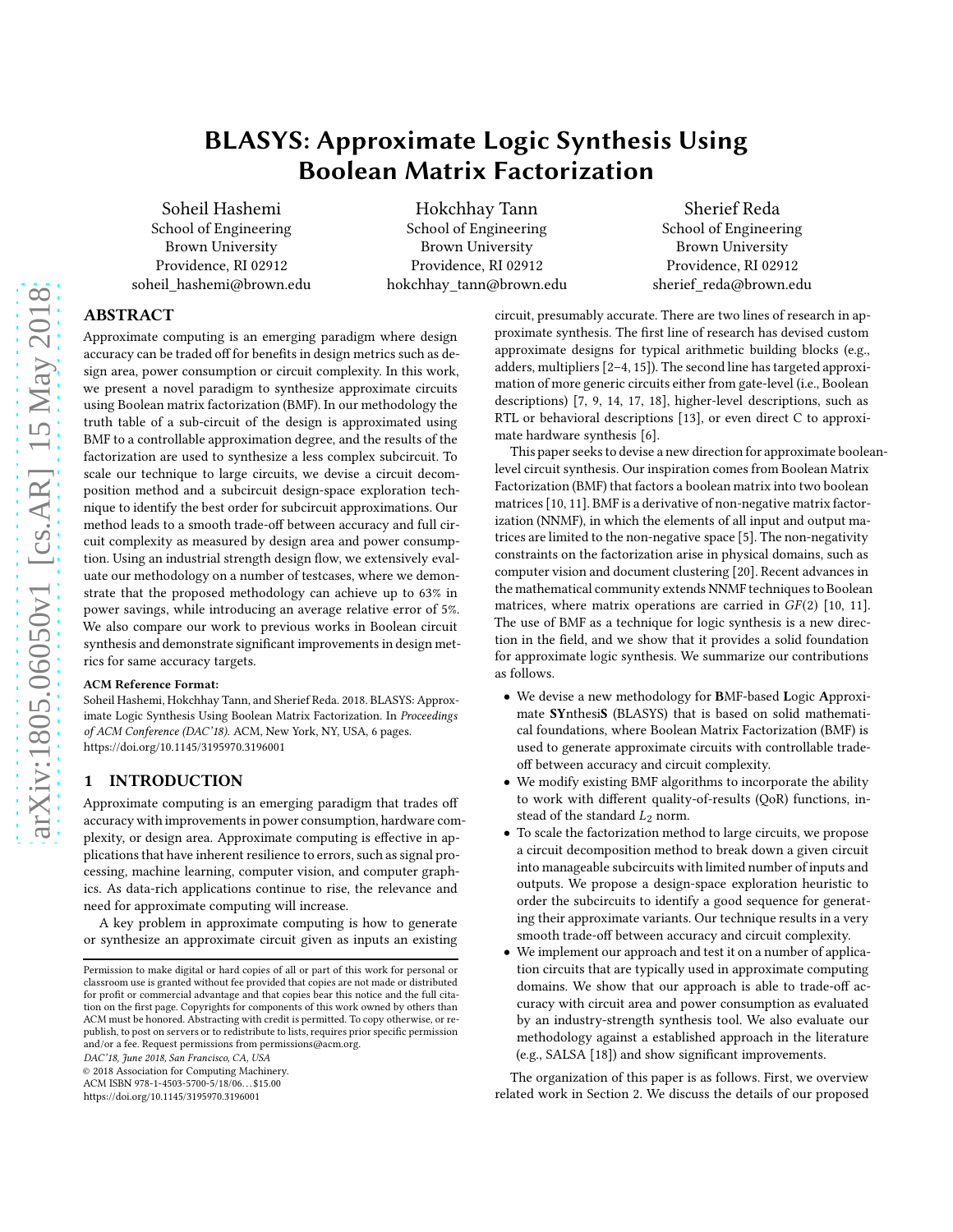method in Section [3,](#page-1-1) where we describe the basic idea of using BMF algorithms to approximate logic circuits, and then show how to scale our proposed method to larger circuits. We provide comprehensive results of our method's performance together with a comparison against a previous technique in Section [4.](#page-3-0) Finally, we summarize our main conclusions and directions for future work in Section [5.](#page-5-15)

## <span id="page-1-0"></span>2 PREVIOUS WORK

Recent work on approximate circuit synthesis can be divided into two general categories: Boolean or gate-level approaches and highlevel synthesis approaches.

For Boolean and gate-level synthesis, a number of approaches have been proposed [\[9](#page-5-5), [14](#page-5-6)[, 16](#page-5-16)[–18](#page-5-8)]. In SALSA, a systematic approach for approximate circuit synthesis is proposed [\[18\]](#page-5-8). The idea is to create a difference circuit that compares the QoR between the original circuit and the approximated circuit. The don't cares of the outputs of the approximate circuit – which are internal nodes in the difference circuit – with respect to outputs of the difference circuit can be used to simplify the approximate circuit using regular logic synthesis techniques. This approach has been extended in ASLAN [\[14](#page-5-6)] to model error arising over multiple cycles. ASLAN also uses a circuit block exploration method that identifies the impact of approximating the combinational blocks and then uses a gradient-descent approach to find good approximations for the entire circuit. In SASIMI [\[17\]](#page-5-7), a technique is proposed to identify similar signals, such that their values agree over a large number of input test cases, and then substitute one for the other, simplifying the logic. A logic synthesis formulation proposed by Miao et al. uses a two-level logic synthesis approach that incorporates constraints on error deviation, and then a heuristic is used to solve the synthesis formulation [\[9](#page-5-5)]. Evolutionary techniques have been also explored [\[16](#page-5-16)].

For high-level logic synthesis, ABACUS seeks to generate variants of an input high-level Verilog description file by applying a set of possible transformations, such as bit width truncation, operand simplification and variable-to-constant substitution, to generate a set of mutant approximate circuit variants [\[13\]](#page-5-9). A multi-objective design space exploration technique is used to identify the best set of approximate variants. Recently, a new technique is proposed to raise the level of abstraction by synthesizing approximate circuit directly from C descriptions [\[6\]](#page-5-10). High-level synthesis in conjunction with approximations on the critical path can yield additional savings through voltage scaling [\[6](#page-5-10), [12\]](#page-5-17).

## <span id="page-1-1"></span>3 PROPOSED METHODOLOGY

Non-negative matrix factorization (NNMF) is a factorization technique where a  $k \times m$  matrix **M** is factored into two non-negative matrices: a  $k \times f$  matrix **B**, and an  $f \times m$  matrix **C**, such that **M**  $\approx$  **BC** [\[5](#page-5-13)]. The non-negativity constraints on the factorization enables the utilization of the factorization algorithm in physical domains, such as computer vision and document clustering. NNMF essentially compresses the data storage in an approximate way depending on the factorization degree  $(f)$  [\[20\]](#page-5-14). In the mathematical statistics community, the factorization degree determines the number of "features"

DAC'18, June 2018, San Francisco, CA, USA Soheil Hashemi, Hokchhay Tann, and Sherief Reda

<span id="page-1-2"></span>

Figure 1: Boolean NNMF example.

that are computed [\[10\]](#page-5-11). Therefore,  $f$ , clearly represents a tradeoff between quality of factorization and storage amount. Recently, NNMF has been extended to boolean matrices where elements of all matrices are restricted to Boolean values. In this case, multiplications can be performed using logical AND, and additions are performed using logical OR (for Boolean semi-ring implementations) and logical XOR (for Boolean field implementations) [\[10](#page-5-11), [11\]](#page-5-12). Figure [1](#page-1-2) provides an example of NNMF over GF(2).

#### 3.1 Circuit Approximation using BMF

In our proposed approach, a multi-output logic circuit with  $k$  inputs and m outputs is first evaluated to generate its truth table. The truth table, represented by M, is then given as input to a BMF algorithm together with the target factorization degree  $1 \leq f \leq m$ , to produce the two factor matrices B and C. Matrix B is then given as the input truth table to a logic synthesis tool to generate a  $k$ input, f output circuit, which we refer to as the compressor circuit. Note that the compressor matrix is simply the truth table of a circuit with the same number of inputs as the original circuit but with fewer ( $f$  to be exact) output signals. Therefore, it can easily be mapped to logic. These  $f$  outputs from the compressor circuit are then combined by the decompressor circuit according to the C matrix using a network of OR gates (for Boolean semi-ring implementations) or XOR gates (for Boolean field implementations), to generate the approximate m outputs. More specifically, a 1 in the  $(i, j)$  index of the decompressor matrix represents the existence of the  $f_i$  intermediate signal in the *j*-th output, effectively mapping each one to a OR (or XOR) gate. Using this methodology, any arbitrary circuit can be approximated by forcing the circuit to compress as much information as possible in  $f$  intermediate signals and then decompress them using simple OR (or XOR) gates. Figure [2](#page-1-3) illustrates the proposed approach.

<span id="page-1-3"></span>Figure [3](#page-2-0) provides an illustrative example of a 4-input, 4-output arbitrary logic circuit. First, we present the original circuit with its truth table, and we synthesize it with Synopsys Design Compiler (DC) using 65 nm library. We then provide approximate variants



Figure 2: Generating approximate circuits using BMF.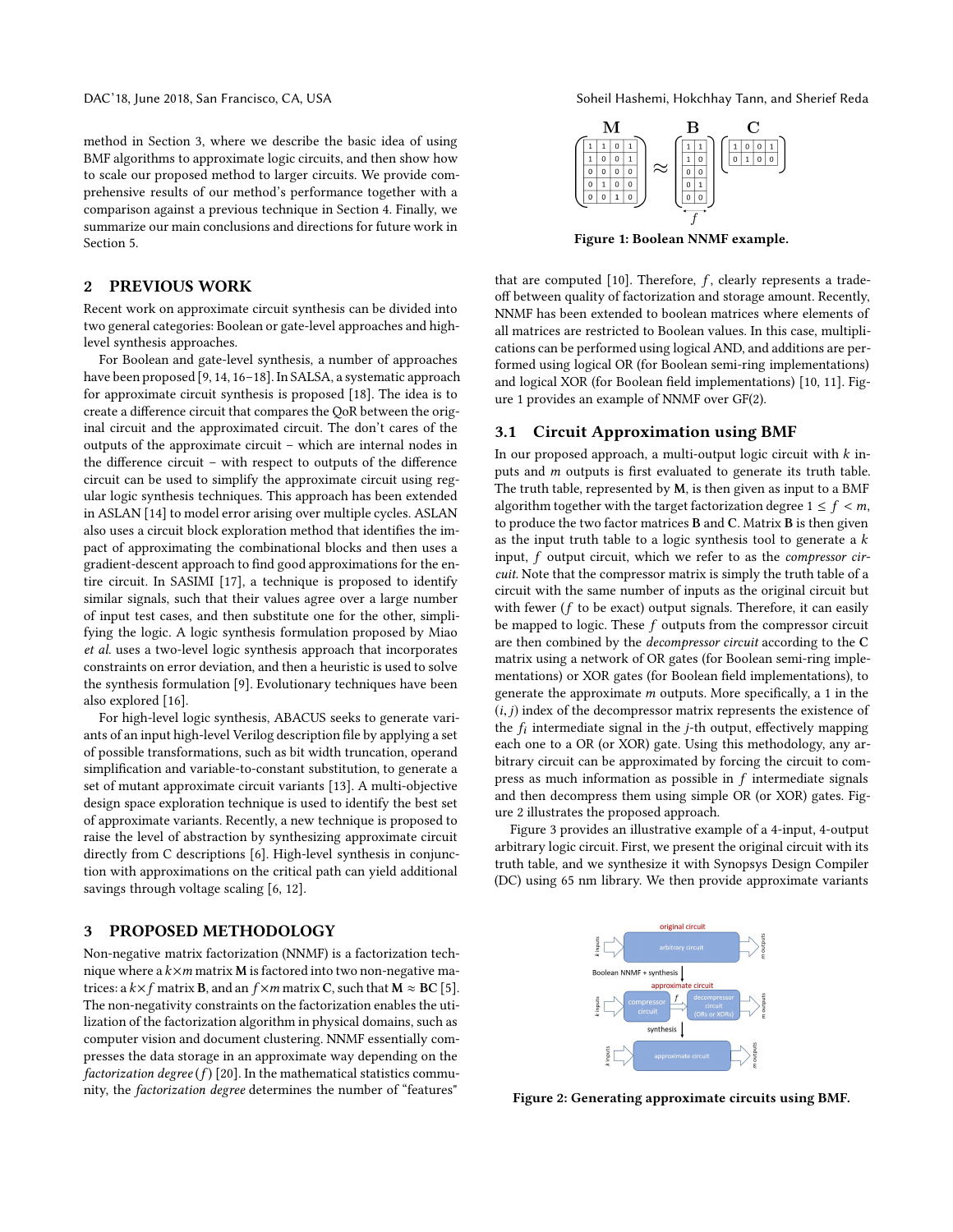## <span id="page-2-0"></span>BLASYS: Approximate Logic Synthesis Using Boolean Matrix Factorization DAC'18, June 2018, San Francisco, CA, USA



Figure 3: Results of proposed approximation method with various  $f$  on a simple circuit for illustration purposes. Circuits are synthesized using Synopsys DC using 65 nm technology library. A semi-ring implementation is used for Boolean NNMF.

for the circuit with  $f = 1$ ,  $f = 2$ , and  $f = 3$ . We computed the truth tables for the compressor and decompressor using the ASSO NNMF algorithm [\[10](#page-5-11), [11\]](#page-5-12). We provide both the quality of results as measured by the Hamming distance between the truth table of the original circuit and the approximate circuit as well as the design area reported by DC. For instance, when  $f = 3$ , we reduce the area of the circuit by 14.3%, while compromising the quality of results (QoR) by only 4.6% since the Hamming distance between the original and the approximate truth tables is equal to 3; that is out of the 64 entries in the truth table, only 3 entries flipped in the approximate circuit. With  $f = 2$  and  $f = 1$ , we can reduce the area by 27.3% and 57.8% while compromising the QoR by 9.3% and 20.3% respectively.

Our approach leads to a new paradigm for creating approximate logic circuits in a controlled fashion that are based on solid mathematical foundations. There are two main challenges:

- (1) NNMF algorithms use the  $L_2$  norm to measure the quality of factorization. For Boolean matrices,  $L_2$  translates to Hamming distance. In addition, we need to identify methods to factorize for other QoR metrics that are relevant for approximate applications.
- (2) The basic idea is limited in scalability since the complexity of generating the truth table grows exponentially as a function of the number of circuit's inputs. Thus, we need to create factorization methods that can scale up for large circuits.

### 3.2 Factorization for Arbitrary QoR

The goal of the BMF algorithm is to minimize  $||M - BC||_2$ , which translates to Hamming distance in  $GF(2)$ . However, not all applications or circuits necessarily use this metric to assess QoR. For instance, in the case of circuit design, if an  $m$  bit signal is to be interpreted as an  $m$  bit number, Hamming distance is not really an accurate representation of the inaccuracies as mismatches in different bit indices contribute differently to the actual error.

To take into account the non-uniform nature of bit significance, we propose to modify the NNMF algorithms in the literature to account for bit indices. More specifically, instead of minimizing  $||M - BC||_2$ , we propose minimizing  $||(M - BC)w||_2$ , where w is a constant weight vector. For example, if numerical difference is the target QoR, then the w vector will be based on powers-of-two (e.g., 8, 4, 2, 1) therefore reflecting the fact that different bit positions lead to different numerical weights. In this work, we modify the ASSO [\[11\]](#page-5-12) algorithm as such to penalize mismatches on the higher bit locations more than on the less significant bits. In Section [4.1,](#page-3-1) we demonstrate how such weighting scheme can improve the results compared to the uniformly weighted standard BMF algorithms.

# <span id="page-2-1"></span>3.3 Scaling Up for Large Circuits

Calculating the BMF is limited by computational complexity as one needs to generate the truth table for every possible input and state combination. Furthermore, BMF is a NP-hard problem, and most algorithms in the literature are heuristics [\[5](#page-5-13), [10](#page-5-11), [11\]](#page-5-12). We propose a simple approach to scale BMF calculations for larger circuits. The basic idea is to decompose a large circuit into a number of subcircuits each with a maximum of  $k$  inputs and  $m$  outputs as afforded by the runtime of the factorization algorithm and memory requirements. Note that this approach is reminiscent but yet fundamentally different than FPGA mapping algorithms, where the goal is to map a circuit into logic elements, each with limited number of inputs [\[1\]](#page-5-18). Our motivation for decomposition is different because (1) we are mapping to subcircuits purely to address computational complexity, and (2) we apply the BMF on the truth tables of the subcircuits, and then we synthesize the factored circuits into any target ASIC or FPGA technology. Instead of using classical  $k$ -cut algorithms, e.g. [\[1](#page-5-18)], we propose to use  $k \times m$ -cut algorithms (e.g., KL algorithm [\[8\]](#page-5-19)) to identify subcircuits with a maximum input of  $k$  and maximum output of  $m$ . Note that  $k$  and  $m$  are design choices mostly determined by the runtime and memory budgets.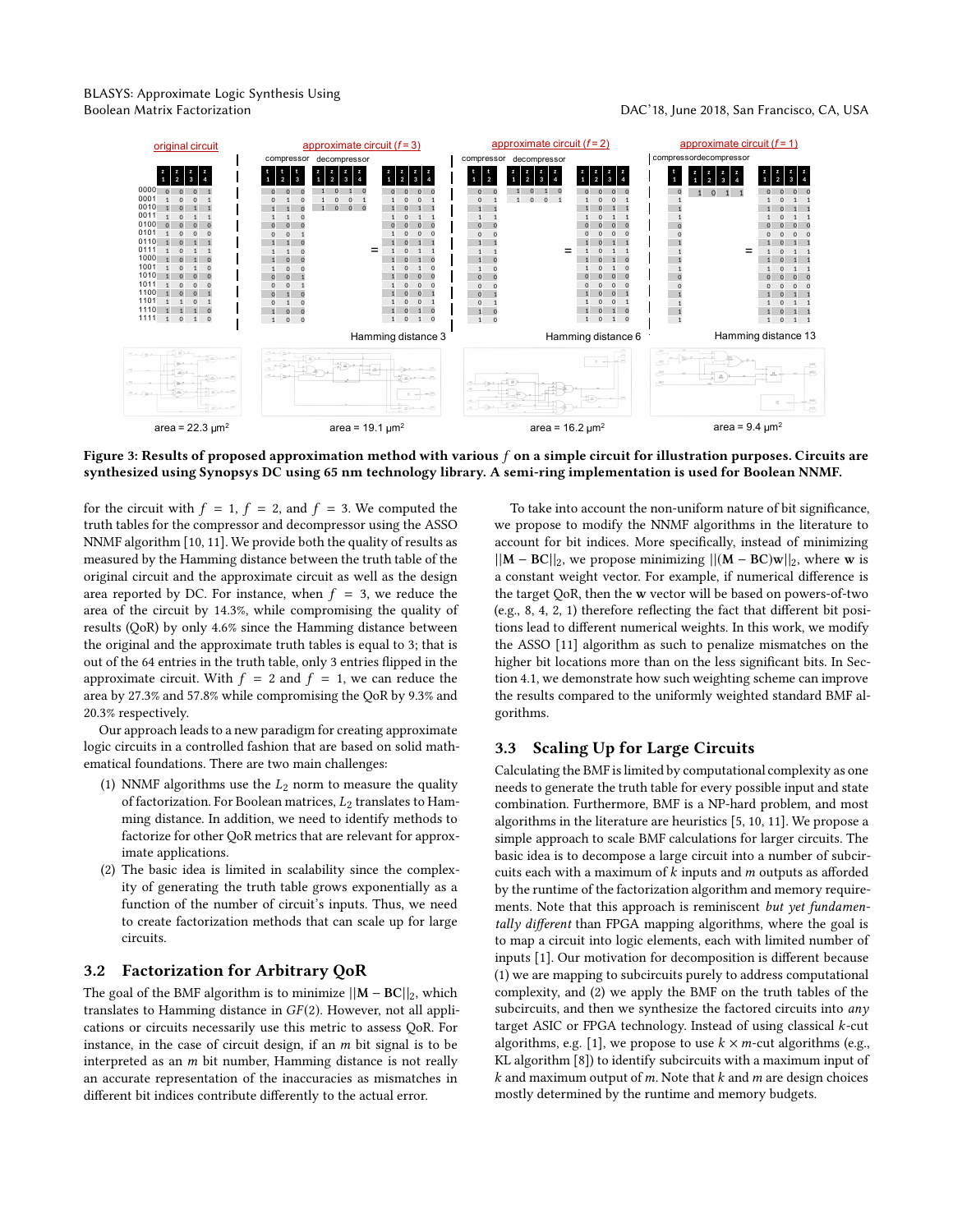Algorithm 1: BLASYS: Boolean Level Approximate Circuit Synthesis

|                | <b>Input</b> : Accurate Circuit <i>ACir</i> , Error Threshold                                                                           |  |  |  |  |  |  |
|----------------|-----------------------------------------------------------------------------------------------------------------------------------------|--|--|--|--|--|--|
|                | <b>Output:</b> Approximate Circuit Cir                                                                                                  |  |  |  |  |  |  |
| 1              | subcircuits=Decompose input circuit using $k \times m$ decomposition                                                                    |  |  |  |  |  |  |
| $\overline{2}$ | // Factorization profiling Phase                                                                                                        |  |  |  |  |  |  |
| 3              | <b>for</b> each subcircuit $s_i$ with $m_i \leq m$ outputs <b>do</b>                                                                    |  |  |  |  |  |  |
| 4              | $M$ =Construct truth table of $s_i$                                                                                                     |  |  |  |  |  |  |
| 5              | // profile for every possible factorization degree                                                                                      |  |  |  |  |  |  |
| 6              | for $f=1$ to $m_i$ -1 do                                                                                                                |  |  |  |  |  |  |
| 7              |                                                                                                                                         |  |  |  |  |  |  |
| 8              | $\begin{bmatrix} [\mathbf{B}, \mathbf{C}] = \text{BMF}(\mathbf{M}, f) \\ T_{s_i, f} = \text{Construct truth table of BC} \end{bmatrix}$ |  |  |  |  |  |  |
| 9              | end                                                                                                                                     |  |  |  |  |  |  |
| 10             | end                                                                                                                                     |  |  |  |  |  |  |
| 11             | // Circuit Space Exploration Phase                                                                                                      |  |  |  |  |  |  |
| 12             | $Cir = ACir$                                                                                                                            |  |  |  |  |  |  |
| 13             | Let $f_i = m_i$ for all subcircuits $s_i$                                                                                               |  |  |  |  |  |  |
| 14             | while $QoR(Cir)$ < threshold do                                                                                                         |  |  |  |  |  |  |
| 15             | <b>for</b> each subcircuit $s_i$ with $f_i > 1$ <b>do</b>                                                                               |  |  |  |  |  |  |
| 16             | $Cir' = Cir(s_i \rightarrow T_{s_i, f_i-1})$<br>$\Delta err_i = Q \circ R(Cir') - Q \circ R(Cir)$                                       |  |  |  |  |  |  |
| 17             |                                                                                                                                         |  |  |  |  |  |  |
| 18             | end                                                                                                                                     |  |  |  |  |  |  |
| 19             | $b = \arg \min_i (\Delta err_i)$                                                                                                        |  |  |  |  |  |  |
| 20             | $Cir = Cir(s_b \rightarrow T_{s_b, f_b-1})$                                                                                             |  |  |  |  |  |  |
| 21             | $f_h = f_h - 1$                                                                                                                         |  |  |  |  |  |  |
| 22             | end                                                                                                                                     |  |  |  |  |  |  |
| 23             | Cir=Synthesize Best new Design                                                                                                          |  |  |  |  |  |  |
|                | 24 return $Cir$                                                                                                                         |  |  |  |  |  |  |

<span id="page-3-2"></span>Decomposing a large circuit into subcircuits of size  $k \times m$  requires changing the way we evaluate the QoR. In particular one cannot evaluate the QoR of a subcircuit in isolation from the rest of the circuit, since a small error in the output of the subcircuit can propagate leading to larger errors. Thus, instead of evaluating the QoR of an original subcircuit against its approximate version, we have to evaluate QoR of the entire circuit  $Cir(s_i \rightarrow T_{s_i,f_i})$ , where  $Cir(s_i \rightarrow T_{s_i,f_i})$  represents the approximate circuit created by substituting an accurate subcircuit,  $s_i$ , with its approximate version,  $T_{s_i, f_i}$ , using a  $f_i$  factorization degree. As evaluating the entire circuit for all possible inputs is infeasible, we use Monte Carlo sampling to estimate the QoR of the approximate version of the entire circuit.

In addition, the order of processing the subcircuits and the target factorization degree for each subcircuit is an important consideration. We devise Algorithm [1](#page-3-2) to gradually approximate the circuit as guided by circuit accuracy. After identifying the subcircuits (Line 1), the first stage of the algorithm (lines 3-10) calculates the potential approximate versions for each subcircuit under various factorization degrees. The next stage (lines 12-22) seeks to explore the space of potential approximate subcircuits to identify a good approximation order. Lines 15-18 assess the reduction in accuracy of the entire circuit if the degree of factorization of each subcircuit is decremented. The subcircuit that leads to the smallest error is then chosen (line 19), and its more approximated version is then substituted in the main circuit (lines 20-21). The process is then repeated until the error is above the set threshold or all subcircuits are approximated to the highest degree possible.

## <span id="page-3-0"></span>4 EXPERIMENTAL RESULTS

In this section we evaluate our proposed BMF based approximation methodology. Similar to previous work [\[14](#page-5-6), [18](#page-5-8)], we consider a

<span id="page-3-3"></span>

|  |  | Table 1: The list of benchmarks evaluated using the pro- |  |  |
|--|--|----------------------------------------------------------|--|--|
|  |  | posed NNMF methodology.                                  |  |  |

|            |                            |       | <b>Accurate Design Metrics</b> |       |       |  |
|------------|----------------------------|-------|--------------------------------|-------|-------|--|
| Name       | Function                   | I/O   | Area                           | Power | Delay |  |
|            |                            |       | $(u m^2)$                      | (uW)  | (ns)  |  |
| Adder32    | 32-bit Adder               | 64/33 | 320.8                          | 81.1  | 3.23  |  |
| Mult8      | 8-bit Multiplier           | 16/16 | 1731.6                         | 263.5 | 2.03  |  |
| <b>BUT</b> | <b>Butterfly Structure</b> | 16/18 | 297.4                          | 80.6  | 1.79  |  |
| MAC        | Multiply and Accumulate    |       |                                |       |       |  |
|            | with 32-bit Accumulator    | 48/33 | 6013.1                         | 470.5 | 2.36  |  |
| <b>SAD</b> | sum of absolute            |       |                                |       |       |  |
|            | difference                 | 48/33 | 1446.5                         | 195.1 | 2.43  |  |
| FIR        | 4-Tap FIR Filter           | 64/16 | 8568.0                         | 466.3 | 1.56  |  |

number of arithmetic circuits (adder and multiplier) and a number of application circuits that are amenable for approximate computing such as a multiply-accumulate circuit (MAC), a butterfly network (BUT), a sum of absolute differences (SAD) circuit and finite impulse response (FIR) circuit. Table [1](#page-3-3) summarizes the characteristics of the evaluated applications. Here we also give the number of input and output pins, and the design metrics of the accurate design. To evaluate design area and power consumption, we use Synopsys design compiler with an industrial 65 nm technology library in typical processing corner.

For all our experiments, as discussed in [3.3,](#page-2-1) we first decompose each circuit to  $k \times m$ -cut subcircuits and then perform factorization. In our experiments we chose both  $k = 10$  and  $m = 10$ . These numbers are simply chosen as they provide a balanced trade-off between truth table complexity and number of subcircuits. We use the modified ASSO algorithm for BMF [\[10](#page-5-11), [11](#page-5-12)]. Further, for each subcircuit we perform a sweep on the factorization threshold in order to get the best accuracy. In order to evaluate the accuracy on the evaluated applications, we use a Monte Carlo simulation using one million randomly generated input test cases. We define average relative error as,

Average Relative Error = 
$$
\frac{1}{N} \sum_{i=1}^{N} \frac{|R_i - R'_i|}{R_i},
$$
 (1)

and average absolute error as,

Average Absolute Error = 
$$
\frac{1}{N} \sum_{i=1}^{N} |R_i - R'_i|,
$$
 (2)

where  $N$  is the size of the test case, and  $R$  and  $R'$  are accurate and approximate results respectively.

Next, in the first subsection we show the impact of enabling arbitrary QoR functions, when compared to standard  $L_2$  metric used in Boolean matrix factorization. In the second subsection, we show the trade-offs and Pareto Frontiers offered by our methodology for our applications. We also compare the results of our work to previous work.

## <span id="page-3-1"></span>4.1 Evaluation of QoR Impact

As described in Section [3,](#page-1-1) we modify the Boolean NNMF factorization algorithm, ASSO in this case, to enable weighted cost functions, where a bit error on higher bit indices results in a higher penalty compared to disparities on the lower significance bits.

Figure [4](#page-4-0) shows the accuracy vs. design area trade-offs offered for the approximate Mult8 design when comparing a factorization algorithm using standard  $L_2$  QoR with uniform bit weighting against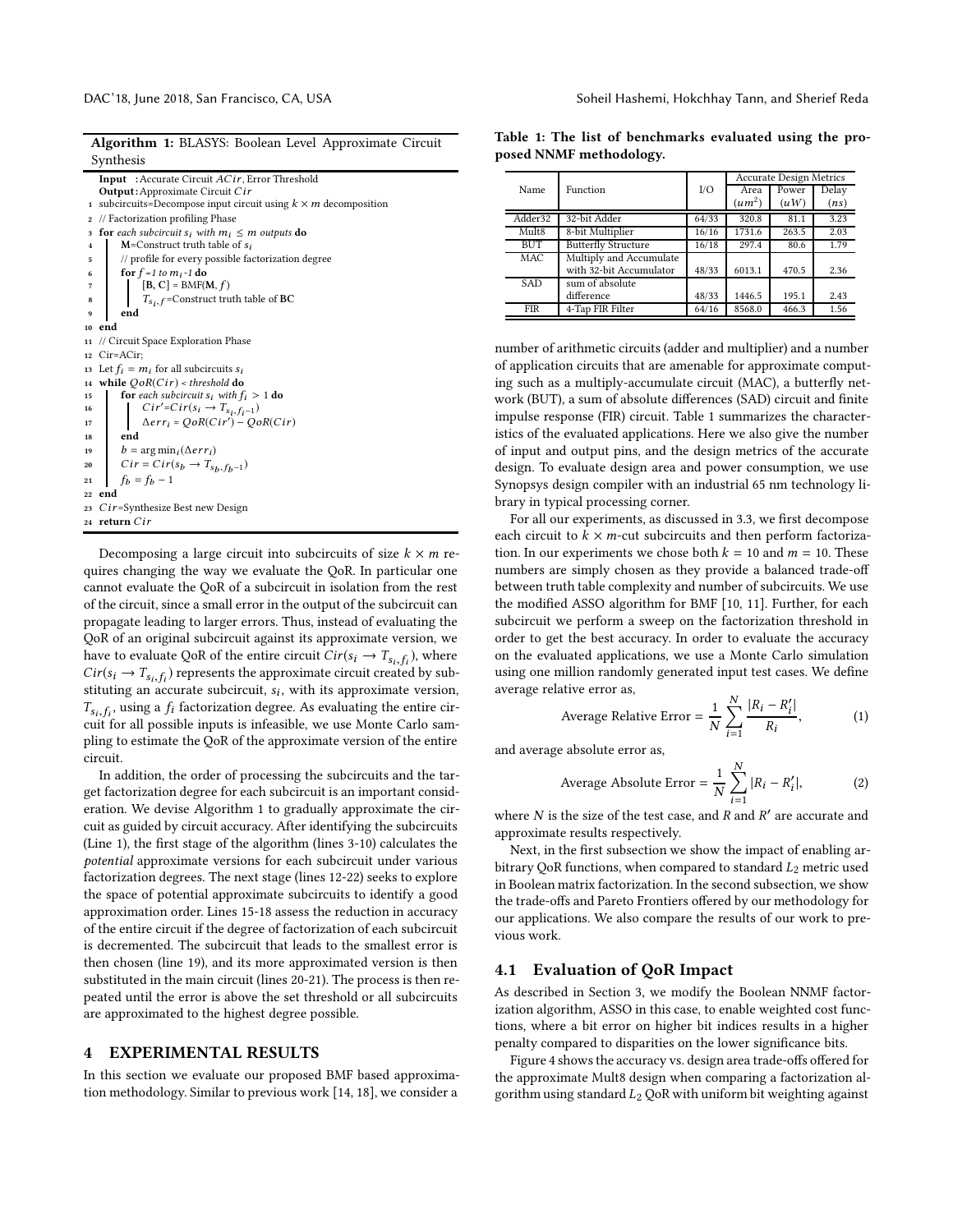<span id="page-4-0"></span>BLASYS: Approximate Logic Synthesis Using Boolean Matrix Factorization DAC'18, June 2018, San Francisco, CA, USA



Figure 4: Comparison of the trade-offs offered using the proposed weighted QoR vs. the original factorization algorithm.

the proposed weighted QoR. We provide the trends in average relative error, normalized average absolute error, and the normalized Hamming distance. The results obtained from the weighted QoR (WQoR) are shown with solid lines while the dashed lines show the results for the original uniform algorithm (UQoR).

As shown in the figure, compared to the original algorithm, the weighted scheme provides consistent benefits in accuracy for the same design complexity for all three accuracy metrics. This result confirms the benefit of modifying the BMF algorithm to differentiate among inaccuracies in different indices. Furthermore, this figure highlights the necessity of an algorithm guiding the approximation process in the right direction as suboptimal points are commonly encountered. Next, we evaluate the trade-offs offered for all of our application circuits using our heuristic design space exploration and compare our results against SALSA [\[18](#page-5-8)].

## 4.2 Application Results

As previously described, for each application, first the circuit is decomposed into subcircuits with reduced number of inputs and outputs. Then, for each subcircuit and various values of  $f$ , each subcircuit is approximated and the approximate characteristics are stored. Next, the heuristic proposed in Algorithm [1](#page-3-2) iteratively approximates the subcircuits while assessing the impact on the whole circuit.

Figure [5](#page-5-20) shows the trade-offs offered by BLASYS for each of our six benchmarks. In our experiments as the inner workings of accuracy among different blocks is more difficult to model, we simulate the whole circuit while modeling the design metric. More specifically, for design space exploration purposes we assume the design metric, e.g. design area or power, of the large circuit is the sum of design metrics of the  $k \times m$ -cut subcircuits. For our experiments in order to simplify our design metric model, we use design area as it has less variation compared to power consumption when assembling the subcircuits into the larger circuit. Furthermore, our design area model is only a function of the subcircuits blocks being approximated, while registers and control paths are not considered. We plot the normalized combinational design area utilization as a function of average relative error (black plot and using the bottom x axis) and average normalized absolute error (red plot and using the top x axis). In the case of average absolute error, we normalize

| testcases for an accuracy threshold of 5%. |         |                                       |       |                           |  |
|--------------------------------------------|---------|---------------------------------------|-------|---------------------------|--|
|                                            | Design  | Area<br>Savings $(\%)$ Savings $(\%)$ | Power | Delay<br>Reduction $(\%)$ |  |
|                                            | Adder32 | 44.78                                 | 63.79 | 12.07                     |  |
|                                            | .       | - - -                                 | ----  | .                         |  |

<span id="page-4-1"></span>Table 2: The hardware characteristics of the approximate

| Design     | Savings $(\%)$ | Savings $(\%)$ | Reduction (%) |
|------------|----------------|----------------|---------------|
| Adder32    | 44.78          | 63.79          | 12.07         |
| Mult8      | 28.77          | 26.87          | 12.32         |
| <b>BUT</b> | 7.87           | 11.25          | 2.23          |
| MAC        | 47.55          | 55.58          | 64.41         |
| SAD        | 32.80          | 41.47          | 69.14         |
| FIR        | 19.52          | 22.26          | 12.18         |

the values to the highest output possible. Further, to better show the trend, the average absolute error is plotted in log scale.

As shown in the figure, the proposed methodology enables the designer to choose among a wide range of fine-grain trade-offs. Intuitively, our design space exploration heuristic aims to find the lowest error possible for a specific degree of approximation where the degree of approximation is incremented by one in each generation. This insight explains the smooth trend of trade-offs for larger circuits while the smaller circuits can change in performance significantly in one iteration. Furthermore, note that while reducing the number of intermediate signals  $(f)$  generally reduces the complexity of the circuit, there are cases where the number of literals in the logic representation for one output can increase. This phenomenon, explains the temporary increases in design area observed in some of the trends.

The overall runtime of the algorithm is dominated by the accuracy simulation of the intermediate points. Therefore, the runtime is dictated by the Monte Carlo sample size, the threshold set for accuracy, and the tool chain utilized. For example, in our experiments and in the case of the Adder32, the simulation takes about 11 Seconds (using 1 million samples) for each design point, while the BMF algorithm for all the subcircuits takes 0.35 Seconds.

Table [2](#page-4-1) summarizes all the design metrics of our 6 testcases and for two accuracy thresholds as synthesized at the end of the design space exploration. As shown in the table, significant reductions in design metrics are possible while insignificant errors are introduced to the circuit. Based on the application, benefits of approximately 8%-47% can be achieved for average relative errors of 5%.

We also compare our proposed methodology against the previous work SALSA [\[18\]](#page-5-8). Table [3](#page-4-2) compares the results obtained using BLASYS against SALSA for given thresholds of 5% and 25%. As it can be seen from the table, in all cases, BLASYS delivers significant improvements in design area. We attribute the benefits to BLASYS' ability to approximate multiple outputs, up to m outputs, simultaneously, whereas SALSA approximates each output bit individually.

<span id="page-4-2"></span>Table 3: The design area savings at error thresholds 5% and 25% for the applications evaluated with comparison to SALSA [\[18](#page-5-8)].

|            | Threshold 5%     |              | Threshold 25%    |              |  |
|------------|------------------|--------------|------------------|--------------|--|
|            | Area Savings (%) |              | Area Savings (%) |              |  |
|            | <b>BLASYS</b>    | <b>SALSA</b> | <b>BLASYS</b>    | <b>SALSA</b> |  |
| Adder32    | 44.9             | 20.5         | 48.2             | 23.2         |  |
| Mult8      | 28.8             | 1.8          | 63.2             | 8.9          |  |
| <b>BUT</b> | 7.9              | 5.0          | 26.4             | 24.7         |  |
| <b>MAC</b> | 47.6             | 1.7          | 65.9             | 8.2          |  |
| <b>SAD</b> | 32.8             | 3.3          | 38.1             | 15.8         |  |
| <b>FIR</b> | 19.5             | 3.2          | 34.0             | 15.8         |  |